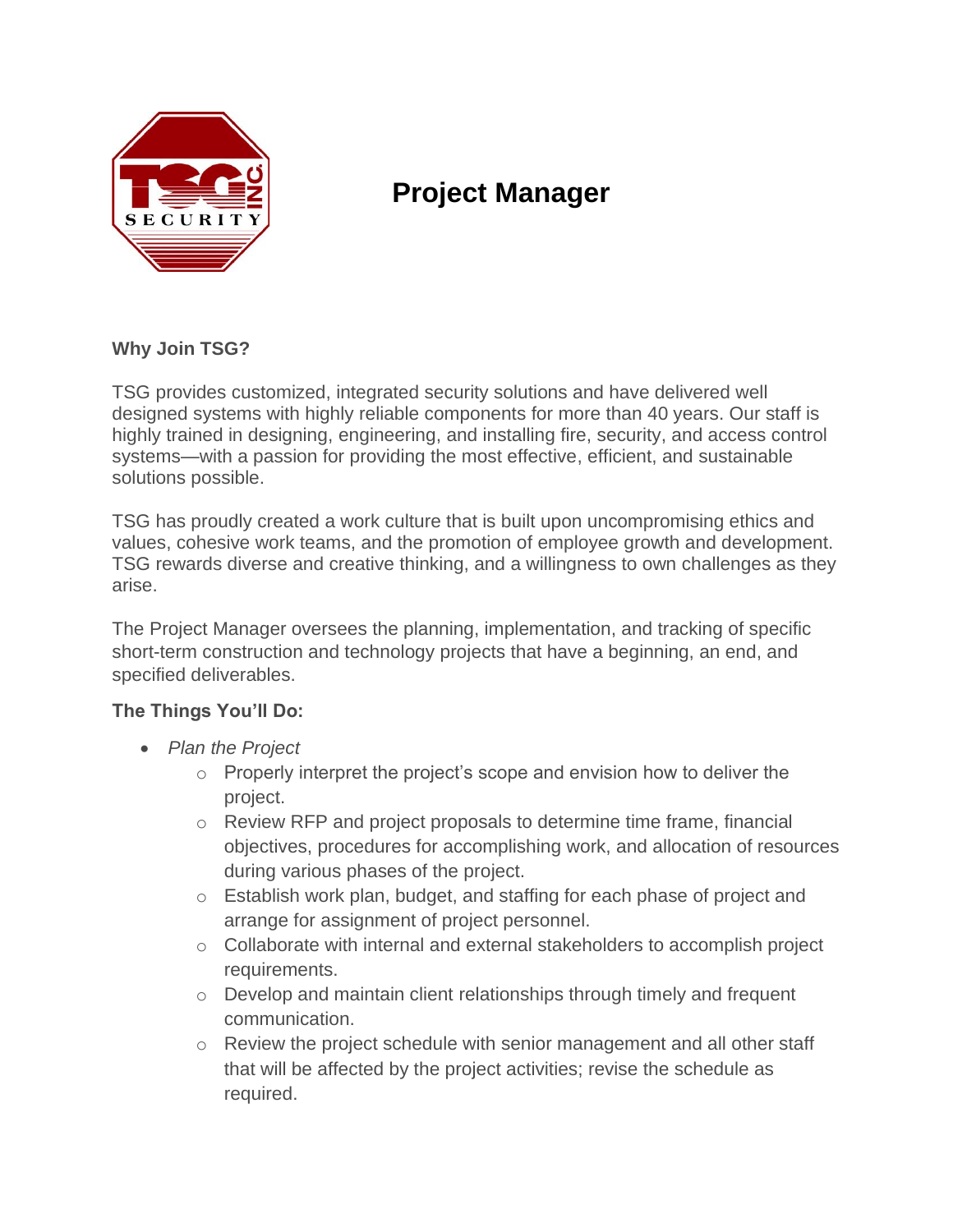- $\circ$  Determine the objectives and measures upon which the project will be evaluated at its completion.
- o Accurately forecasts revenue, profitability, margins, bill rates and utilization.
- o In consultation with the appropriate manager identify and select technicians with the appropriate skills for the project activities.
- *Implement the Project*:
	- o Implement and manage all projects.
	- o Execute the project according to the project plan.
	- o Continue to develop client relationships through timely and frequent communication.
	- o Set up files to ensure that all project information is appropriately documented and secured.
	- o Monitor the progress of the project and adjust as necessary to ensure the successful completion of the project.
	- $\circ$  Establish a communication schedule to update stakeholders including appropriate staff in the organization on the progress of the project.
	- $\circ$  Review the quality of the work completed with the project team on a regular basis to ensure that it meets the project standards.
	- o Act as the On-Site Liaison with contractors and customers.
	- o Establish and maintain positive relationships with third parties and vendors.
	- o Assures project legal documents are completed and signed.
- *Control the Project*:
	- o Coordinate field job meetings to ensure efficiency.
	- o Coordinate internal resources and third parties/vendors for the desired execution of multiple projects.
	- o Provide well written reports on the project for management and customers.
	- $\circ$  Continue to develop client relationships through timely and frequent communication.
	- o Manage all project funds according to established accounting policies and procedures.
	- o Prepare reports and supporting documentation for TSG and customers as outlined in the contracts.
	- o Perform risk management to minimize and mitigate potential risks.
	- o Monitor performance and quality of field operations.
	- o Identify scope changes and secure appropriate change orders for project cost and time.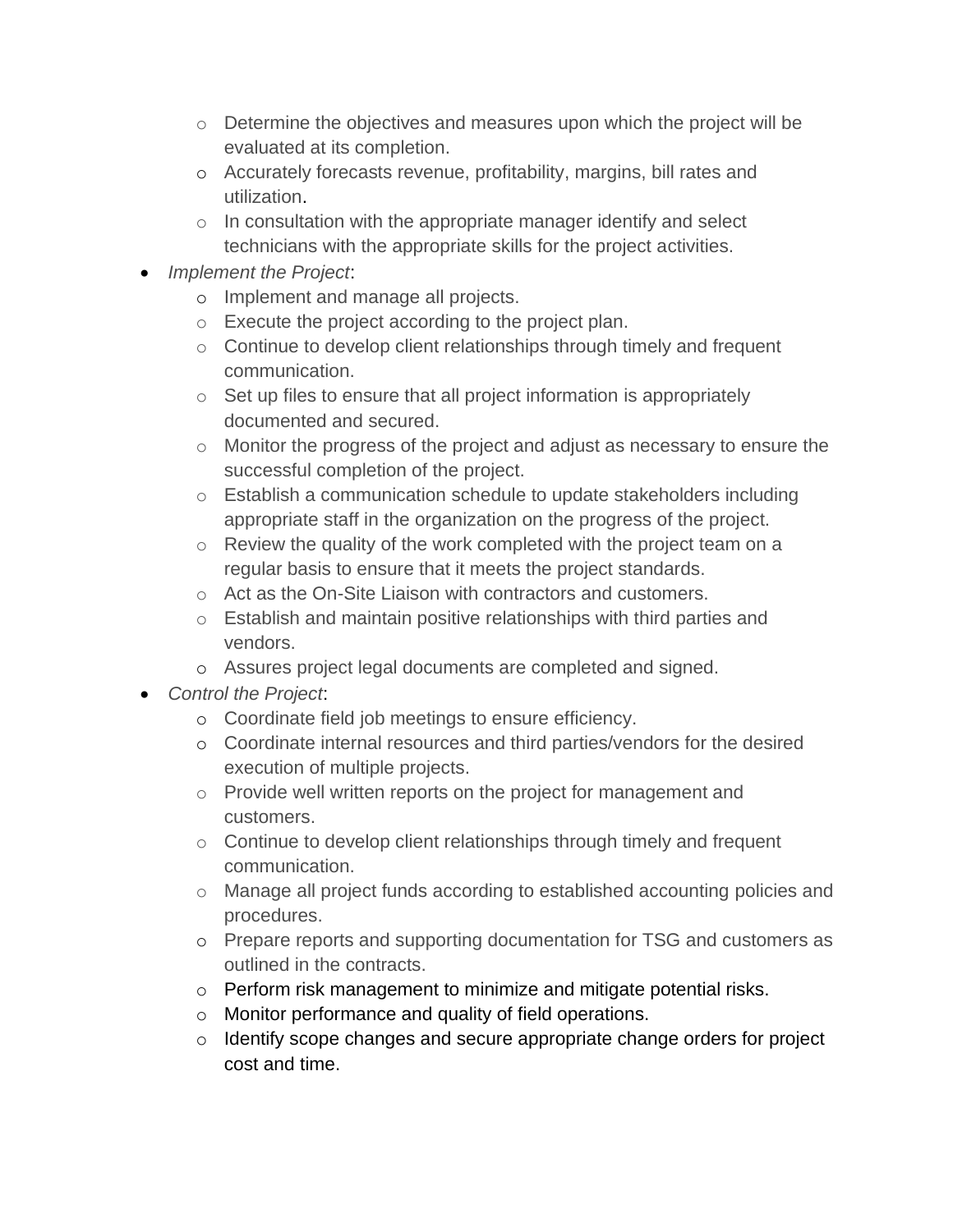- *Evaluate the Project*:
	- o Ensure that the project deliverables are on time, within budget and at the required level of quality.
	- o Evaluate the outcomes of the project as established during the planning phase.
	- o Conduct a system check prior to the final closure of the project.
	- o Conduct a customer walk-through at the conclusion of the project.

## **The Skills and Knowledge You'll Need:**

- Proficient with Microsoft Office (Outlook, Excel, Word, PowerPoint, Microsoft Project)
- Experience with ConnectWise is a plus
- Demonstrated success in delivering physical security/technology projects as specified
- Understands construction principles and practices
- Knowledge of Project Management
- Familiar with AIA billing documentation
- Knowledge of TSG products or similar products is preferred
- Knowledge of business and management principles involved in strategic planning, resource allocation, human resources modeling, leadership technique, operations methods, and coordination of people and resources
- Knowledge of principles and processes for providing customer and personal services. This includes customer needs assessment, meeting quality standards for services and evaluation of customer satisfaction.
- Understands basic revenue models, P/L, and cost-to-completion projections
- Understands TSG's pricing model and billing procedures
- Possesses a general understanding in the areas of application programming, database, and system design

## **The Education/Work Experience You'll Need:**

- Experience in delivering both construction projects and technology projects
- 5 years' experience with System Integration
- Experience supervising, coaching, and developing staff to foster growth
- A minimum of 1 year of experience as a Lead Technician
- 5-7 years' experience in the security services industry
- Associate's or bachelor's degree in a related field is desirable